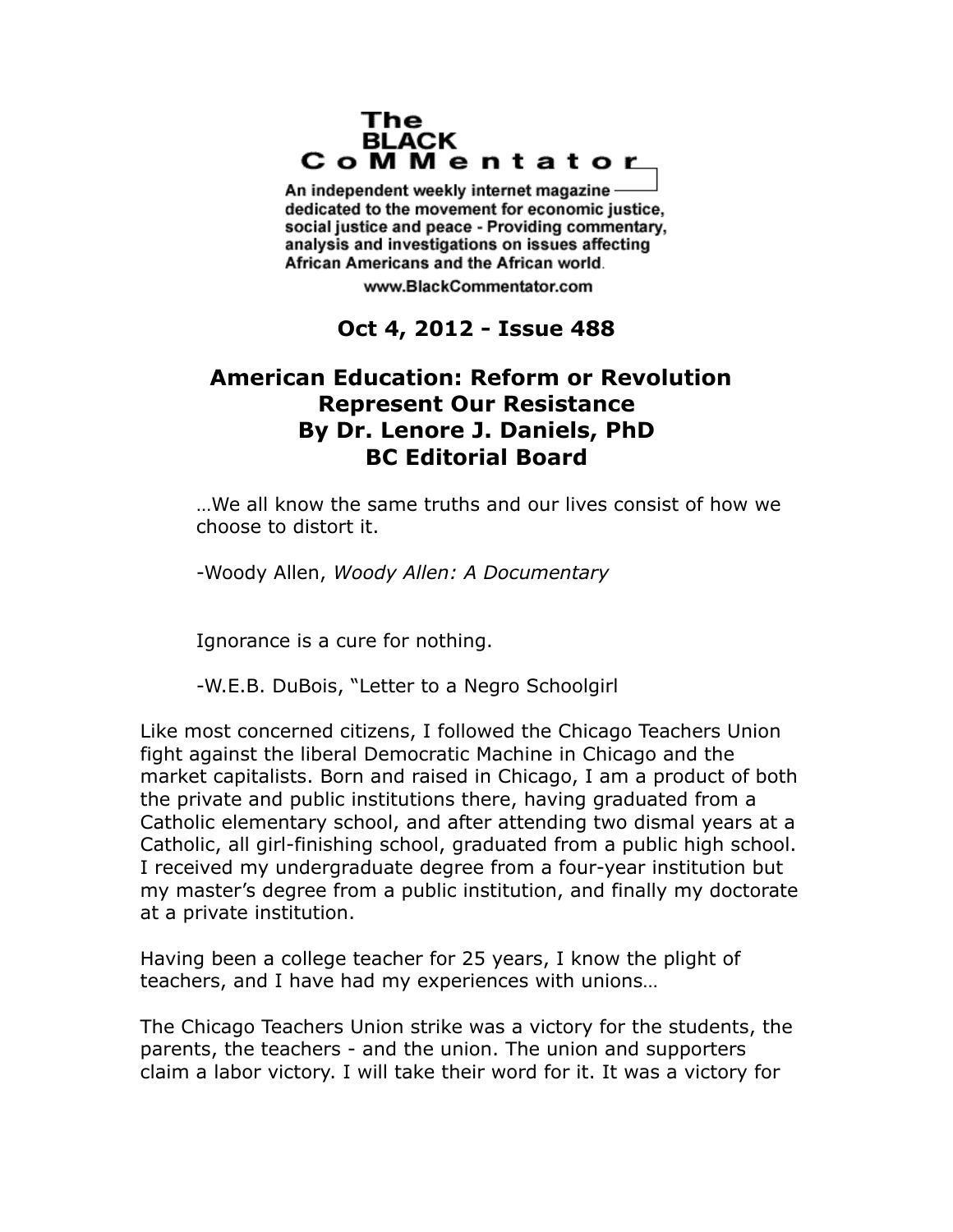labor. Against the tide to privatize education and enslave teachers, this is a victory.

Well, I am all for labor union victories. Historically, and certainly in my personal experience, unions mirror the hierarchical structure of the State and, and to keep the profitable peace with the State, sell a large portion of its membership down the river. No, education is my concern. I have these strange ideas and pose a different set of questions. What is this thing called education today? What are students learning? What is the content of this thing called education? Specifically, what ideas are disseminated and regurgitated?

Are the battles in education about reform or revolution?

Let me step back and tell this little story. It is an old story, one the author W[i](#page-10-0)lliam Faulkner<sup>i</sup> articulated in the 1930s. It is about a 14year-old girl, Rosa Coldfield, who one day has a glimpse of the idea she had only been told by parents, teachers, and community. Spying through the wisteria vines of a nearby plantation, she observes a lovely scene: a young couple seems to be embracing each other. The idea, romantic and chivalric, is something she vows to serenade and cultivate.

A few years go by, and Coldfield is a young woman now. The smoke settles, the cannons cease to blast, and the last soldier hangs up his uniform and puts away his bayonet. But Coldfield hears the echo of a shot from the plantation laced with wisteria. She tells us how she ran, running full tilt to the house and up the flight of stairs where is comes to a halt before a figure, a coffee-colored Sutpen - but not him, not the slaveholder and owner of the plantation, not Col. Thomas Sutpen but her - *a daughter*!

Instinctively Coldfield knows what lies beyond the door behind this "daughter." In the room lies the murdered "son," and it will be the same room, years later, in which the idea itself lies, a murderer, returned to yellow and decay, no longer chivalric or heroic.

All will be lost if she enters this door now where the murdered lies, but she can remember. She, of a privileged race and class and as poet laureate, can remember the idea as she perceived it, as innocence, as the location in which occupants such as her see themselves as *free*.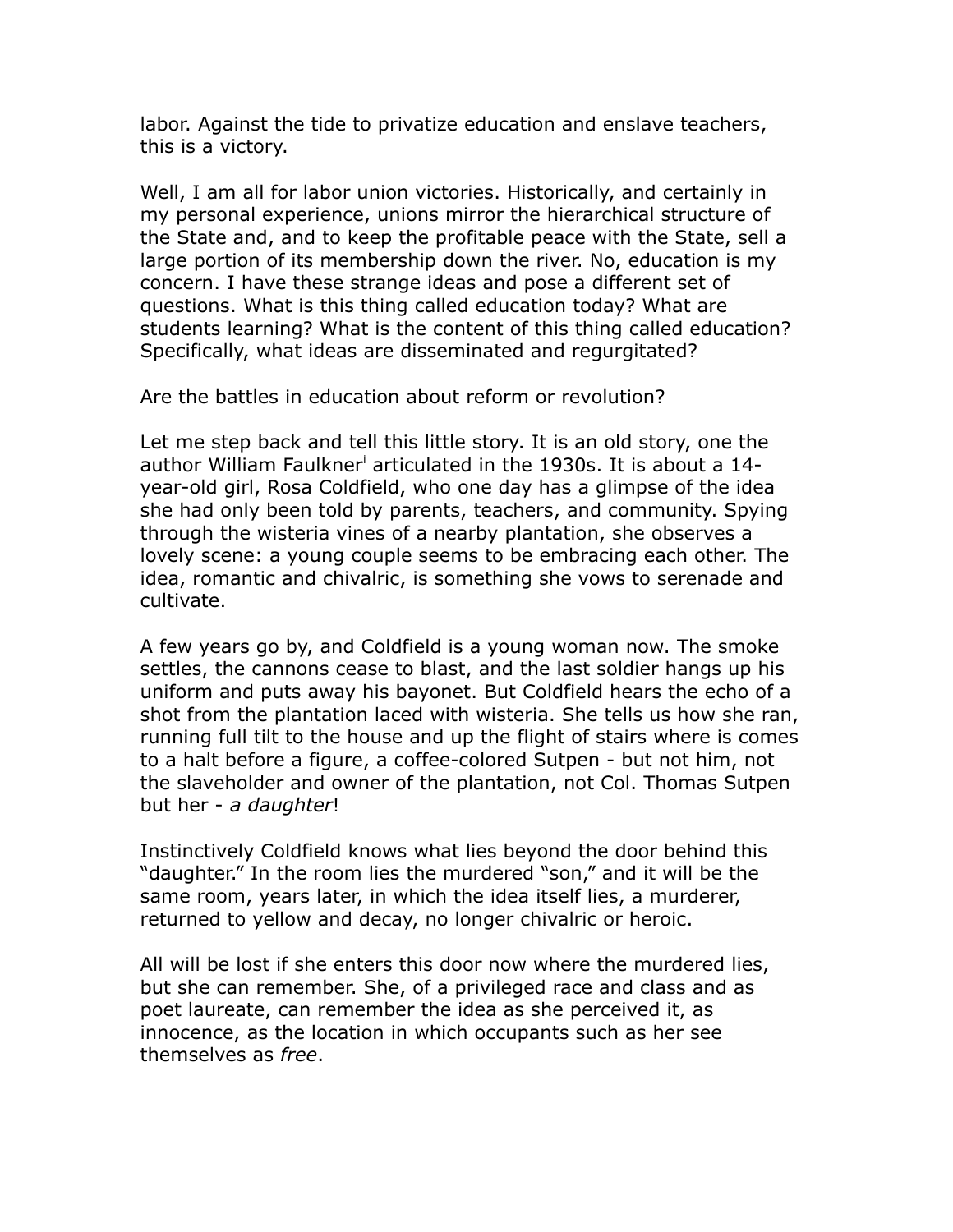Coldfield runs back down the stairs, vowing now to contain the contamination. The idea remains, fortified, institutionalized, charged with eradicating any form of resistance.

I suspect this little story has relevance today. It re-creates the tragedy of American culture: the door no one wants to enter, the idea that seems to be decaying at every turn only to be revived again and again, even if the origin of the idea was shaky, except that it was imaginative - but nonetheless based on ignorance of reality.

This little tale itself is hidden, as they say, in plain sight at most public and private libraries and educational institutions, among countless other stories, similar in kind. The book in which this narrative is contained is itself, metaphorically, a door few enter. This is the catastrophe we face not just when we try to tackle the problem of education but any social problem, health care, housing, poverty. Here is a battleground we in this nation run from only to invent (as a humanitarian effort, of course) stories about freedom and democracy that are not substantiated by reality.

To challenge these stories with their ideas is to subject oneself to the cannons and bayonets of those in the 1% and 99%, regardless of gender or political affiliation.

Students need books, starting on the first day of classes. Music, art, and language skills should never have been reduced or eliminated from the curriculum, and teaching staffs should be diversified. Learning is not constant testing, and teachers should not be evaluated based on test scores. The pressure from administration is more than "bullying" (see "Chicago Teachers Union Ends Strike," [www.fightbacknews.org/2012/18\)](http://www.fightbacknews.org/2012/18). It is a form of torture meant to extract from the mind any thought of resistance: You live or die! Your choice! Do as we tell you!

A raise in salary for teachers is also a plus considering compensation for most other professional employment allows a good chunk of its workers to remain above the poverty line. Most important, a teacher's work is never over after the bell rings or the hours in a building are over. Teachers are students, learners, too. To some extent, it is a way of being: teaching/learning, learning/teaching.

While there may be cause for celebrating the unity of union members, I see questions regarding the books, testing, diversity of teachers, even the raises. What books? Who will decide? What is the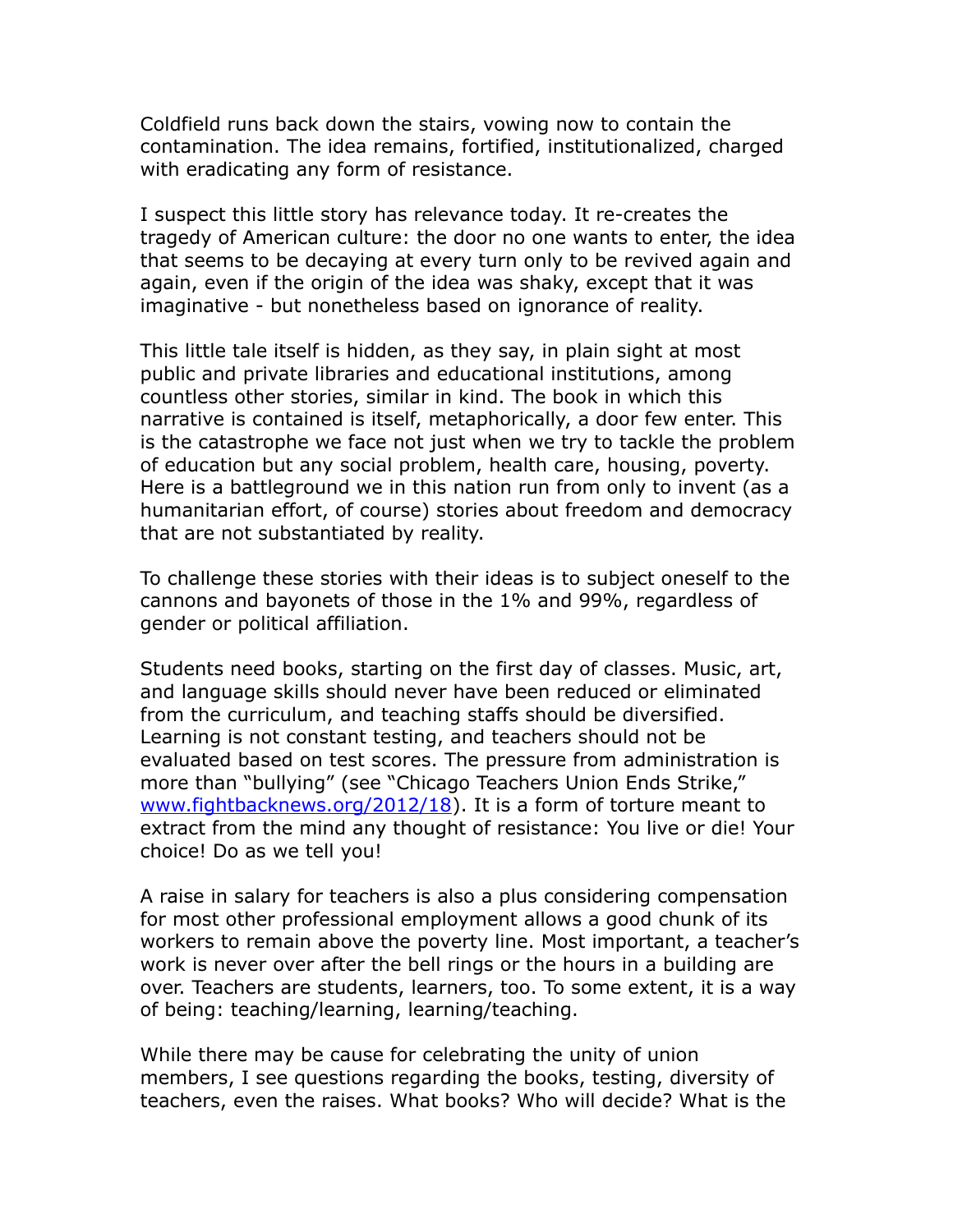perspective of those in power to decide not only the books but the content of what is to be learned?

In Arizona and in other locations throughout the U.S., certain books and certain subjects, particularly certain painful subjects some would like to leave behind that door, have been removed from the classroom. What remains is another story with a set of ideas more in keeping with the agenda of the bourgeoisie and capitalist classes fearful of resistance to the status quo.

Let me point out something else that older people fail to remember and younger people have never been taught to understand. I will use a passage from Sheldon S. Wolin's *Democracy Incorporated: Managed Democracy and the Specter of Inverted Totalitarianism*.

The significance of the African American prison population is political. What is notable about the African American population generally is that it is highly sophisticated politically and by far the one group that throughout the twentieth century kept alive a spirit of resistance and rebelliousness. In that contest, criminal justice is as much a strategy of political neutralization as it is a channel of instinctive racism.

Interesting word - that "neutralization"...

Wolin argues that under what he calls "inverted totalitarianism," the kind the culture here in the U.S. seems to be adopting as opposed to "classical," that is, Stalin's Soviet Union or Hitler's Germany, "economics dominates politics - and with that domination come different forms of ruthlessness…such as "withholding appropriated money" or "waiving minimum wage standards." State power is not reduced but actually increases thanks to these kinds of strategies that "play a major role in the incorporation of state and corporate power."

We do not want to talk about the political mascots (Democrats and Republicans) who do the bidding of the corporate power and that *surprising* (for those least affected) number of Black Americans in the last 30 years filling up the prisons as fast as the politicians and corporate powers can materialize them. We do not want to talk about that neutralizing process whereby Black children seem to jump from elementary school or high school straight to prison. This movement of the Black population is profitable for the corporations as well as for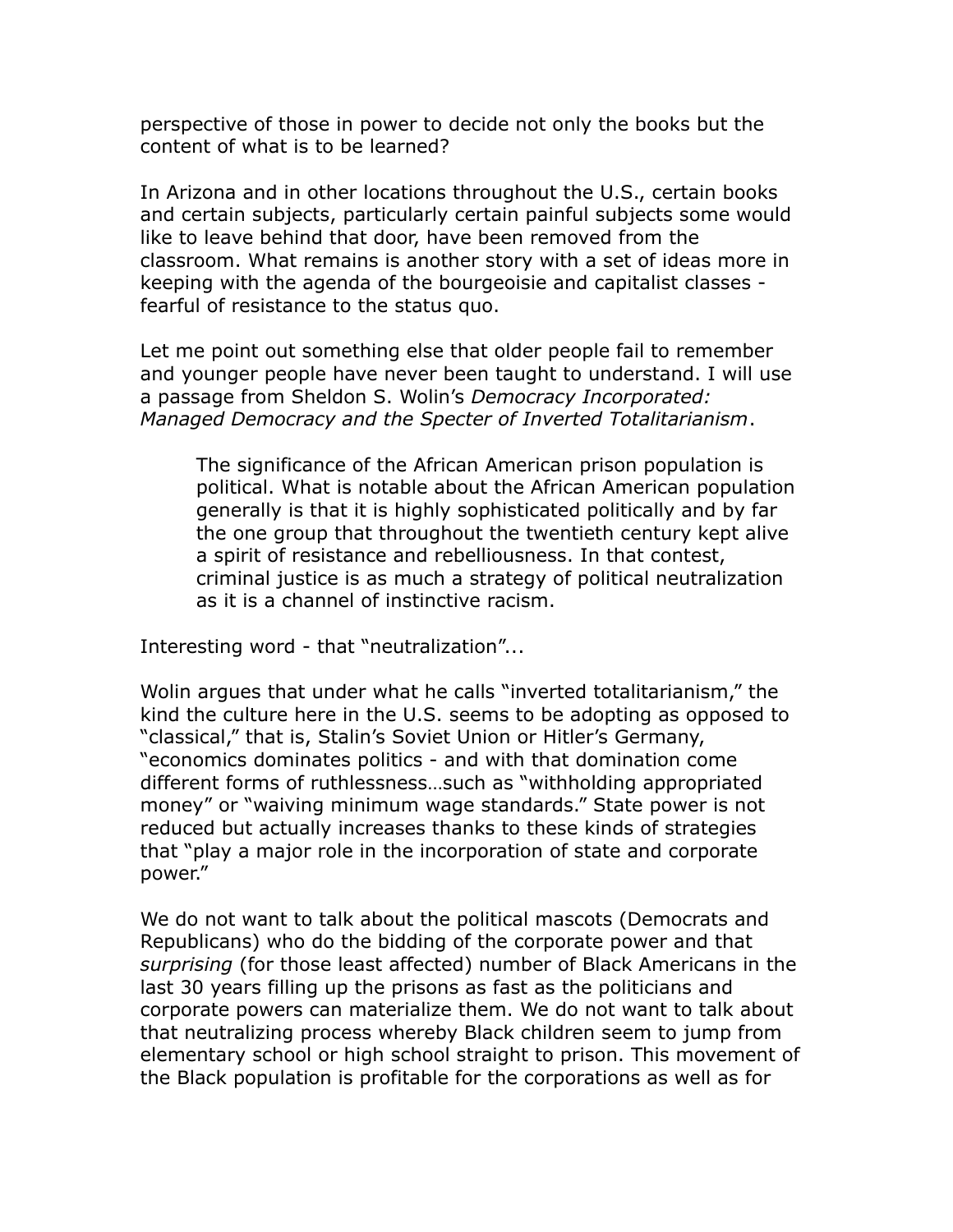certain workers invested with maintaining "law and order." Other citizens agree: "criminals are them!"

That is the narrative of the neutralizing process! Ideas that differ with absolute innocence are silenced. Freedom and democracy be damned - and we know it, but we cannot help ourselves! Ignorance is bliss and only "criminals" and "evil doers" - the demonic for Rosa Coldfield, want to take our freedom to be innocent away from us!

Ruthless - you bet! You live or die! Your choice! Our brand of totalitarianism - or elimination!

Ultimately no one wins, except maybe the 1%, temporarily, if we do not enter that door - and more than once!

The kind of education our children receive - all children - matters. It is not so much a matter of "quality" - interpreted under a certain mindset to mean, for example, an intensive study of privileged via race of authors in literature or scientists to the exclusion of others. Nor do I mean the other extreme where teachers sprinkle in the curriculum cultural "difference" as if, for example, a history of enslavement and genocide and their legacy is specifically Black or Indigenous history and worthy of some attention by all other students. The condescending approach is registered by Black, Brown, Red, and Yellow children as just that - condescending - and leaves white children to believe in a hierarchy of ideas and knowledge. (Some white liberals who came of age as civil rights activists, antiwar activists, feminists, environmentalists etc are as terrified of those Blacks who came of age in the "Black Power" movement as the corporate powers. They may still admire and speak well of Malcolm X or Huey Newton, but are suspicious of Blacks who came through the movement and still maintain an affinity to resist the injustice of our corporate State).

And more of the same with "more books," "less testing," smaller classroom, etc - is not the answer, does not make for revolutionary change either, if the neutralizing process is left in tact and its origins in fear and ignorance is not confronted. It just may take a little longer for Black children to reach their prison cells, if they are not shot dead by another child who has had enough or a police officer charged with maintaining law and order in urban areas.

Imagine you are a young Latino in a classroom in the U.S. and the lesson you hear claims not only that Columbus discovered the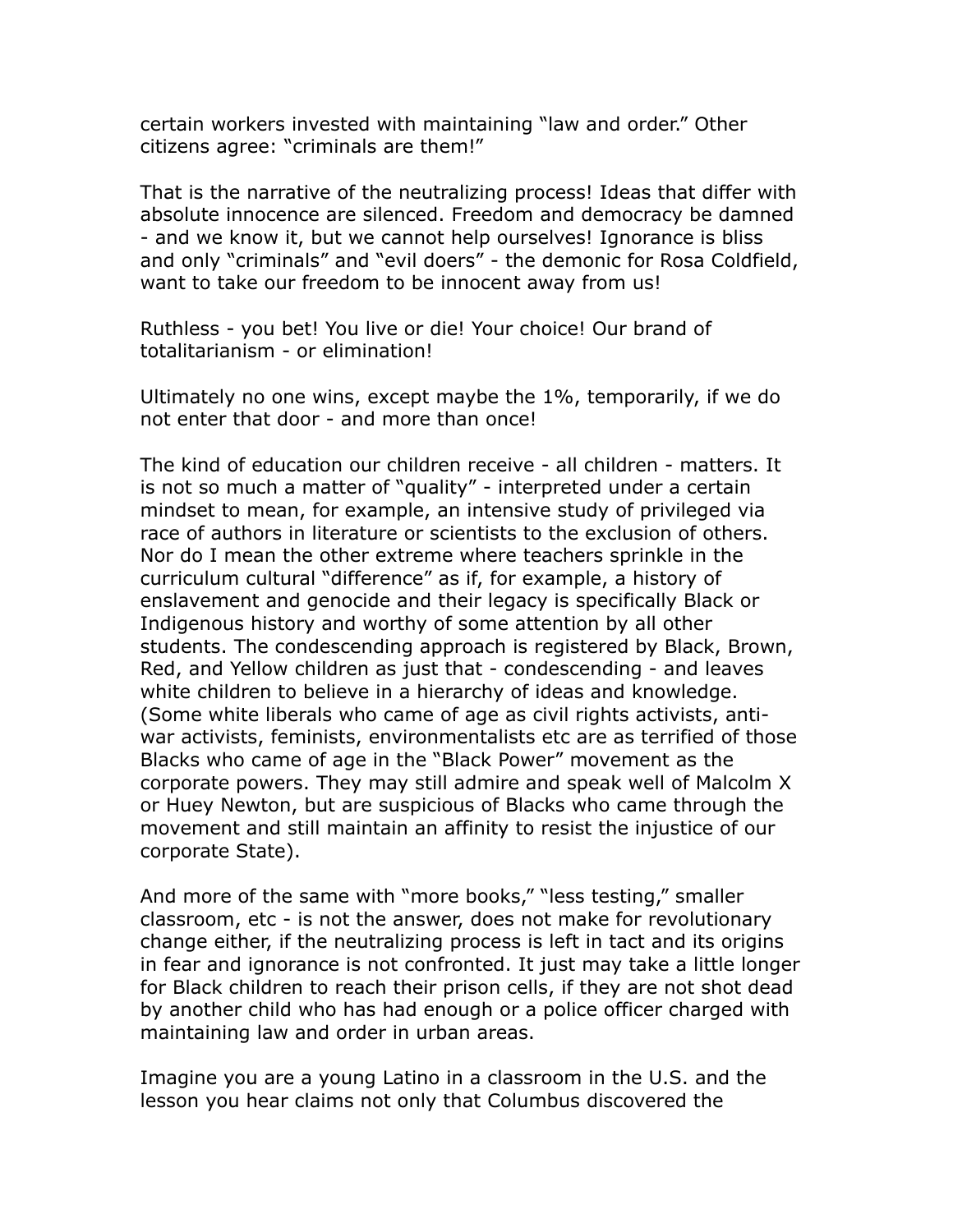Americas, but also that the U.S. geographic layout was the same as it was before 1846 - *before* the conquest of Mexico, that is, California, Colorado, Texas, New Mexico, and Arizona. It was unoccupied land, of course, free for the taking. $\mathbf{u}$ 

When you have an "esteemed" professor give a lecture on the *first* civilization, the Greek civilization, dismissing dynasties of African civilization, you have a problem. Worse when graduate students are taught not to challenge authority or even to request clarification, then you have the practice of indoctrination of ignorance, that is, absolute innocence, repression - not education.

It is much harder and riskier to work to abolish a set of ideas that have been sanctioned by power than it is to win a labor victory. *Down the road, things will change*. But do we have time?

In "higher education," everyone wants more of the same - "to get ahead." What does it mean "to get ahead"? Get ahead of what?

The neutralization process is being tweaked to include everyone who wants to get ahead!

Professor William Deresiewicz, in his article, "Faulty Towers: The Crisis in Higher Education" (*The Nation*, May 4, 2011), writes that he fails to understand why "debate right now about primary and secondary education" is not extended to include "a public debate about higher education." His article draws attention to the horrors unfolding at colleges and universities, surrounding this thing called "education":

What we have in academia…is a microcosm of the American economy as a whole: a self-enriching aristocracy, a swelling and increasingly immiserated proletariat, and a shrinking middle class. The same devil's bargain stabilizes the system: the middle, or at least the upper middle, the tenured professoriate, is allowed to retain its prerogatives - its comfortable compensation packages, its workplace autonomy and its job security - in return for acquiescing to the exploitation of the bottom by the top, and indirectly, the betrayal of the future of the entire enterprise.

It has been my observation that the idealization of inequality, that is not just class based but most importantly race based, orders labor at four-year institutions to further serve the corporations: the laborers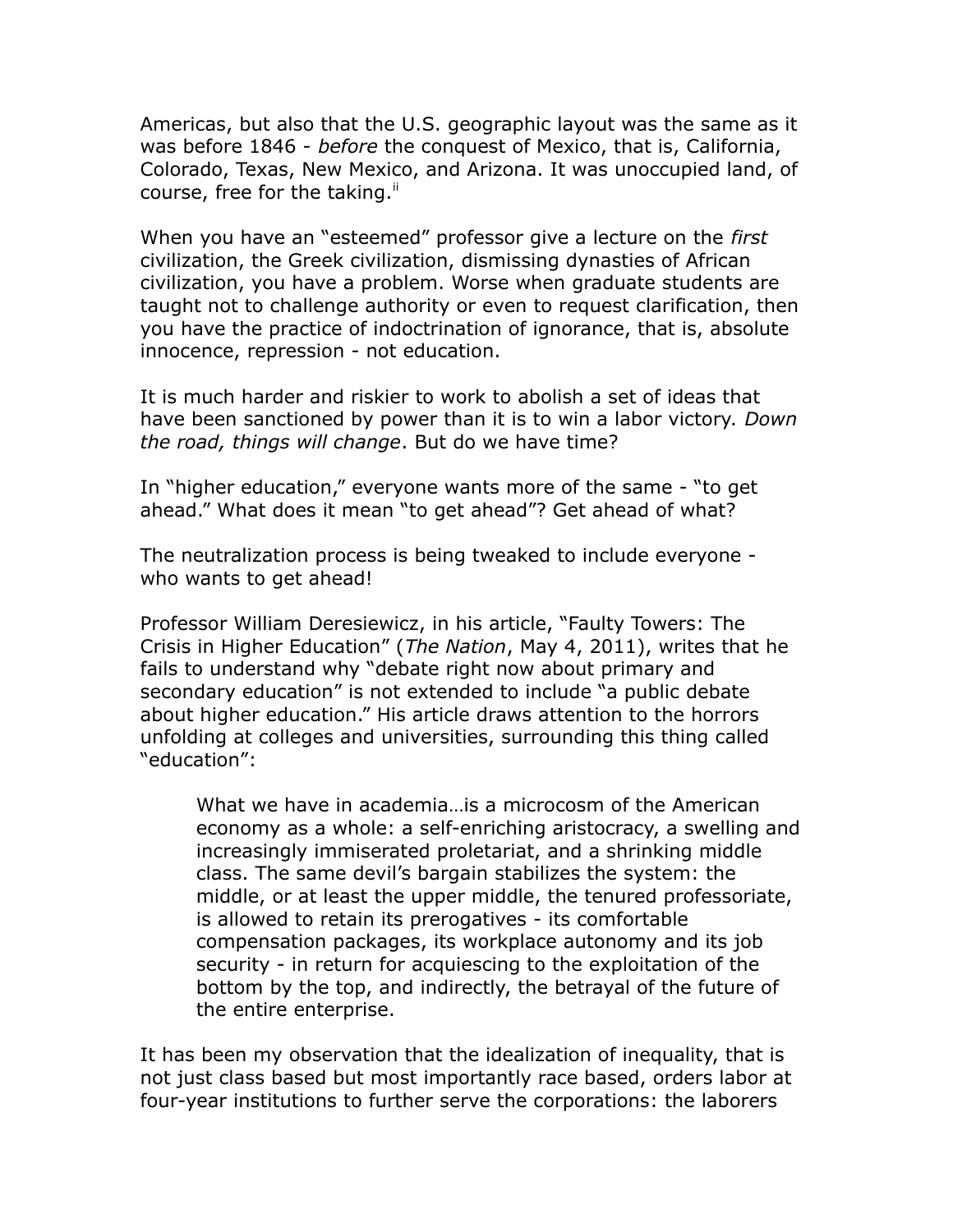themselves manage the exploitation and work to maintain a purified idea of "democracy" in which everyone accepts the conditions associated with their enslavement. In this sense, labor's capitulation to the market enterprise is partly to blame for the ordering of educational workers and the ordering and ultimate elimination of difference. While those at the bottom worry about survival and remain silent, those at the top of this order look away - but never down.

Returning to Deresiewicz, he points of the presence of "academic managers" at college and university campuses along with storytellers<sup>[iii](#page-10-2)</sup> (those Coldfields get around) who create the "literature of reform." What are they selling? "Online courses, distance learning, do-it-yourself instruction: this is the future we're offered."

Who do these narrators of a "vision of the future," these managers and storytellers serve if not their corporate bosses? Are they not "managing" the preservation of the "American Way," racking up the profits while institutionalizing an immediate means of killing resistance?

Deresiewicz, too, asks questions we all should ask when it comes to this future we are being offered by the corporate world:

Why teach a required art history course to twenty students at a time when you can march them through a self-guided online textbook followed by a multiple-choice exam? Why have professors or even graduate students grade papers when you can outsource them to BAs around the country, even the world? Why waste time with office hours when students can interact with their professors via e-mail?

Students in higher education have become "clients." I heard this termed used in the last 10 years. Clients! These "clients" come to the college classroom already as trained as consumers, and, as Deresiewicz writes, they are running the show, "scouring the market like savvy" consumers. The universities response, of course, is to offer courses that would compete for the "newly empowered 18-yearolds'" attention and money.

It is the "invisible hand," writes Deresiewicz, raining down its blessings on "education" - throughout the country from K-12 and higher." Here is another question that draws the link between primary and secondary education and higher education: "Do we really want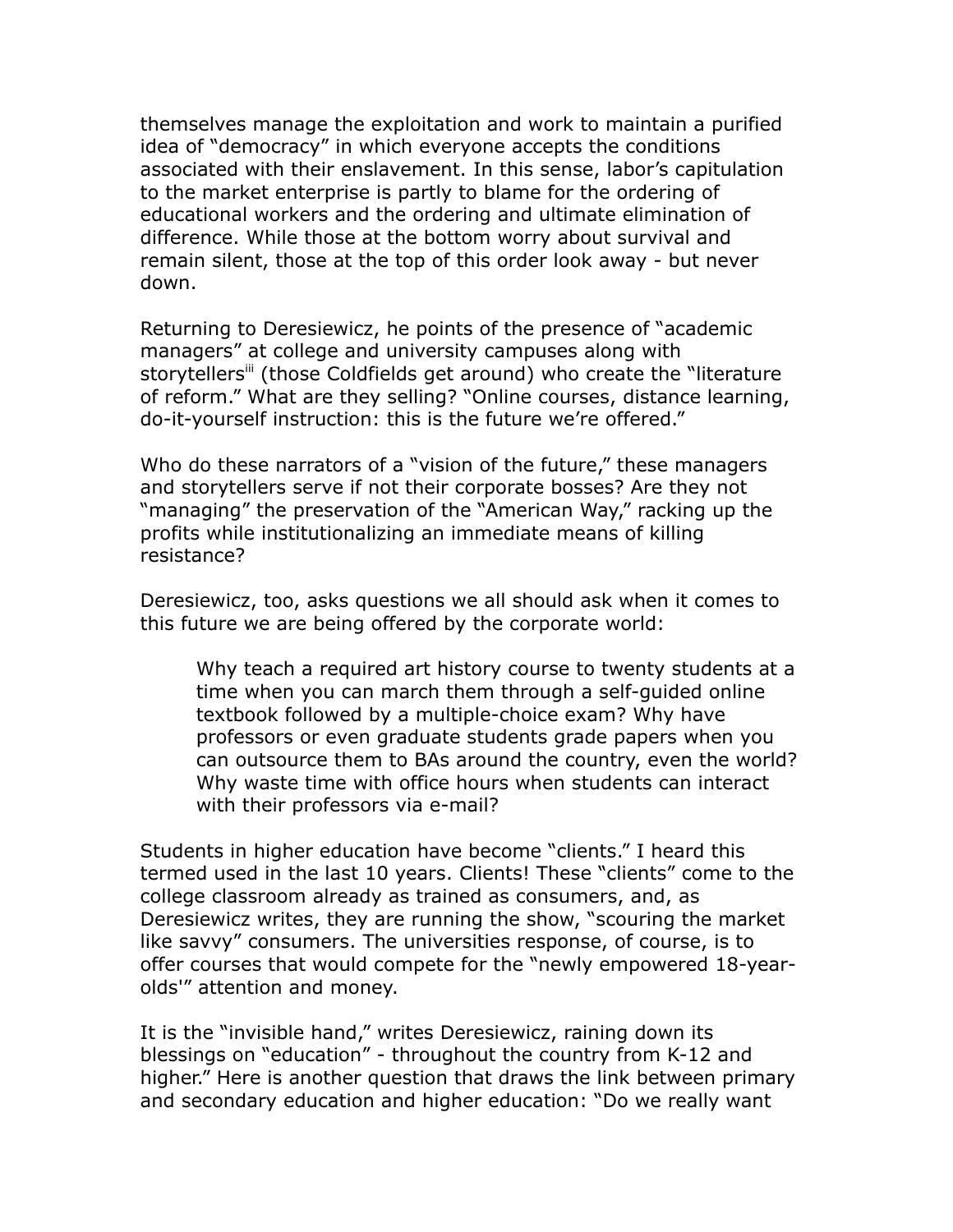our higher education system redesigned by the self-identified needs of high school seniors?"

Unfortunately, the corporate-capitalists have done an efficient job of educating our society in every walk of life to accepting its idea of life. In other words - expendables fill cells beneath the panoptic towers and eligible clones from the elementary and high schools already see bright, as in white, futures at the ivory towers. The tragedy at the center of American culture remains. Neutralization is normalized. Survival of the fittest! Politicians have come to understand this but so have parents. As Deresiewicz writes, parents and students been taught to move toward "the 'practical,' narrowly conceived: the instrumental, the utilitarian, the immediately negotiable."

Well, there should not be any surprise here. This is what confronts us 24/7. Corporate media tells us that *everyone* wants to land in the 1%. You could deal drugs, dribble a basketball, rap about bitches and whores, or model the corporate idea of beauty or you can go to college where the mission of education today (read the ads along the side of the buses or right there at your computer!) is perceived by students and parents as a means to achieve financial security - not as a means to become thinking and questioning human beings who are capable of creating and developing ideas for the benefit of the 99%.

Who needs alternative thinking when the corporation has the future for everyone all mapped out? *Come join us. Everyone else has!*

Political science, philosophy, history and anthropology, for example, writes Deresiewicz, "are not areas of state importance." Consequently, politicians including Barrack Obama, he continues, stress the need to improve math and science proficiency.

Citing Jonathan Cole's argument in *The Great American University* (2009), Deresiewicz writes that the U.S. is becoming indistinguishable from China, "where they don't want people to think about other ways to arrange society or other meanings than the authorized ones."

"A scientific education creates technologists. A liberal arts education creates citizens: people who can think broadly and critically about themselves and the world."

So it is no wonder that in the U.S. humanities departments are shrinking, if they are not just shut down. In 2010, writes Deresiewicz, the State University of New York at Albany "announced plans to close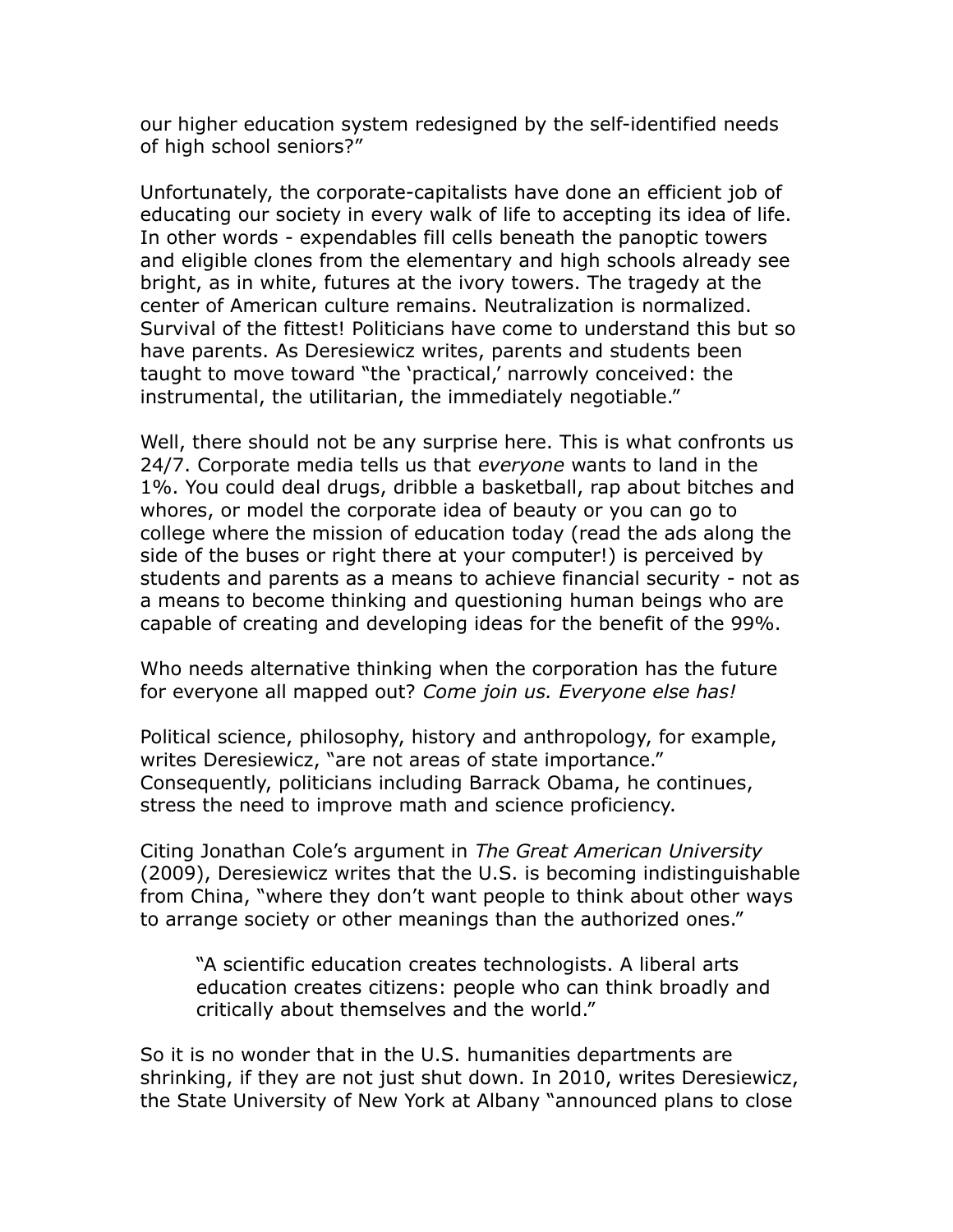its departments of French, Italian, Russian, classics and theatre - a wholesale slaughter of the humanities." *Ruthless! You bet. This kind of "education" is serious business!*

And so is resistance - hence the ruthlessness!

A labor victory in Chicago? Okay! Celebrate! The politicians and their corporate masters calculate. Incorporate! Manage this "democracy"!

Totalitarianism narrated by the U.S. Empire.

Deresiewicz calls for tenured faculty, who "enjoy the strongest speech protections in society," to stand up.

Do not hold your breath. You will get reform if they move an inch! This class has no vested interest in the 99%. It does not matter who comes into the classroom or what narrative they are asked to spin as long as the pay is good and it keeps rolling in!

The contamination has not been from some imaginary bogey-man figure. In the U.S., the citizenry has been steered away from confronting that door before them until they no longer are able to distinguish between the living and the dying. This has been the work of those in power at the top in conjunction with neighbors, teachers, children and parents. Everyone. It will take hard work to untangle ourselves from the Empire's web of innocence.

If teachers' unions want to be daring (revolutionary) and really challenge the totalitarian future we are being offered, they must educate the community of students, parents, and concerned citizenry to reject their identification with and enslavement to the corporate idea of freedom and democracy!

*BlackCommentator.com Editorial Board member and Columnist, Lenore Jean Daniels, PhD, has a Doctorate in Modern American Literature/Cultural Theory. Click* [here](http://www.blackcommentator.com/contact_forms/jean_daniels/gbcf_form.php) *to contact Dr. Daniels.*

*Absalom! Absalom!* (1939).

 See Juan Gonzales' *Harvest of Empire: A History of Latinos in America.*

 For example: James Garland, *Saving Alma Mater* (2009), Robert Zemsky, *Making Reform Work*, (2009). Deresiewicz: "When Garland enumerates the fields a state legislature might want to encourage its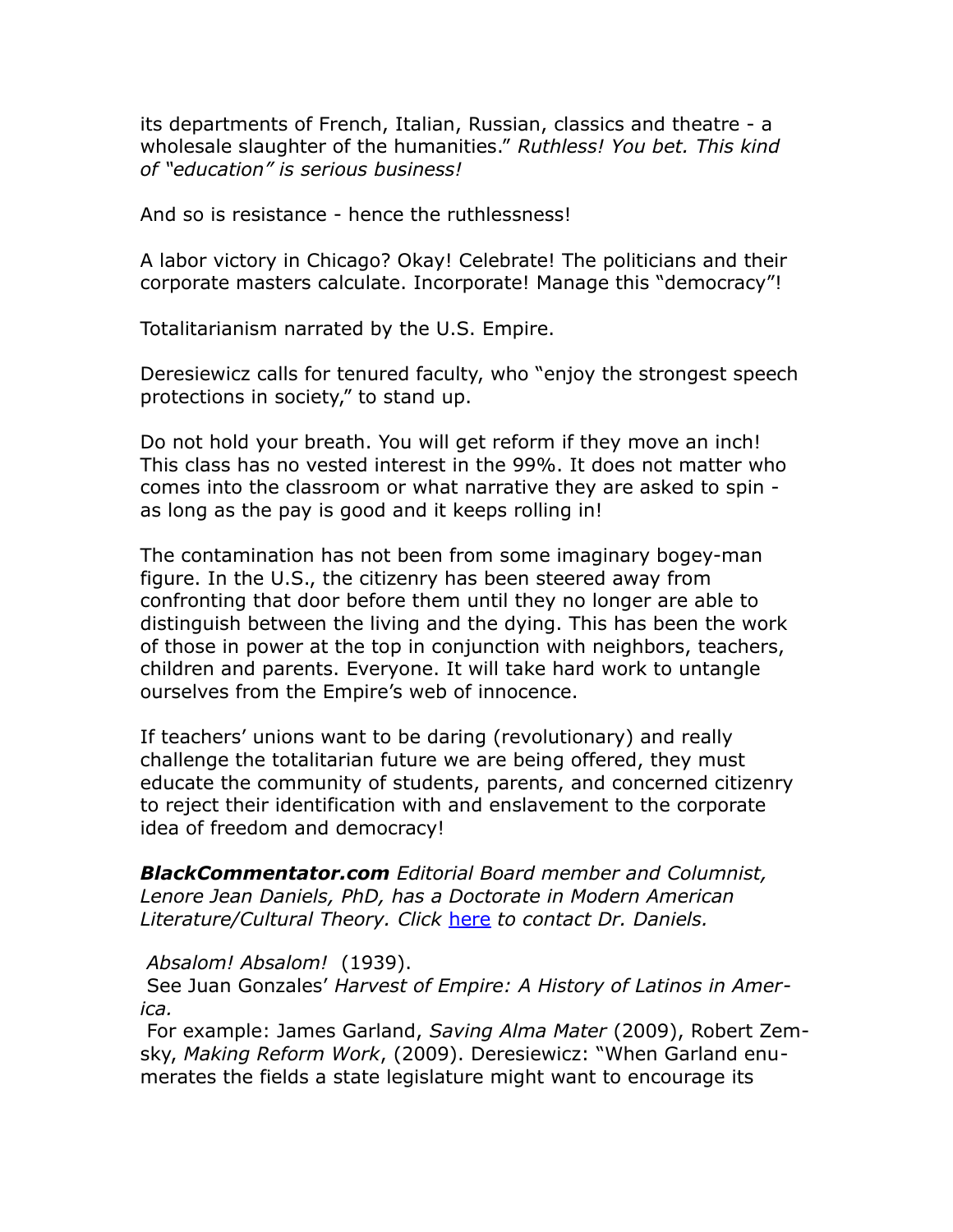young people to enter, he lists 'engineering, agriculture, nursing, math and science education, or any other area of state importance.'"



Copyright © 2002-2012<br>www.BlackCommentator.com **All Rights Reserved**